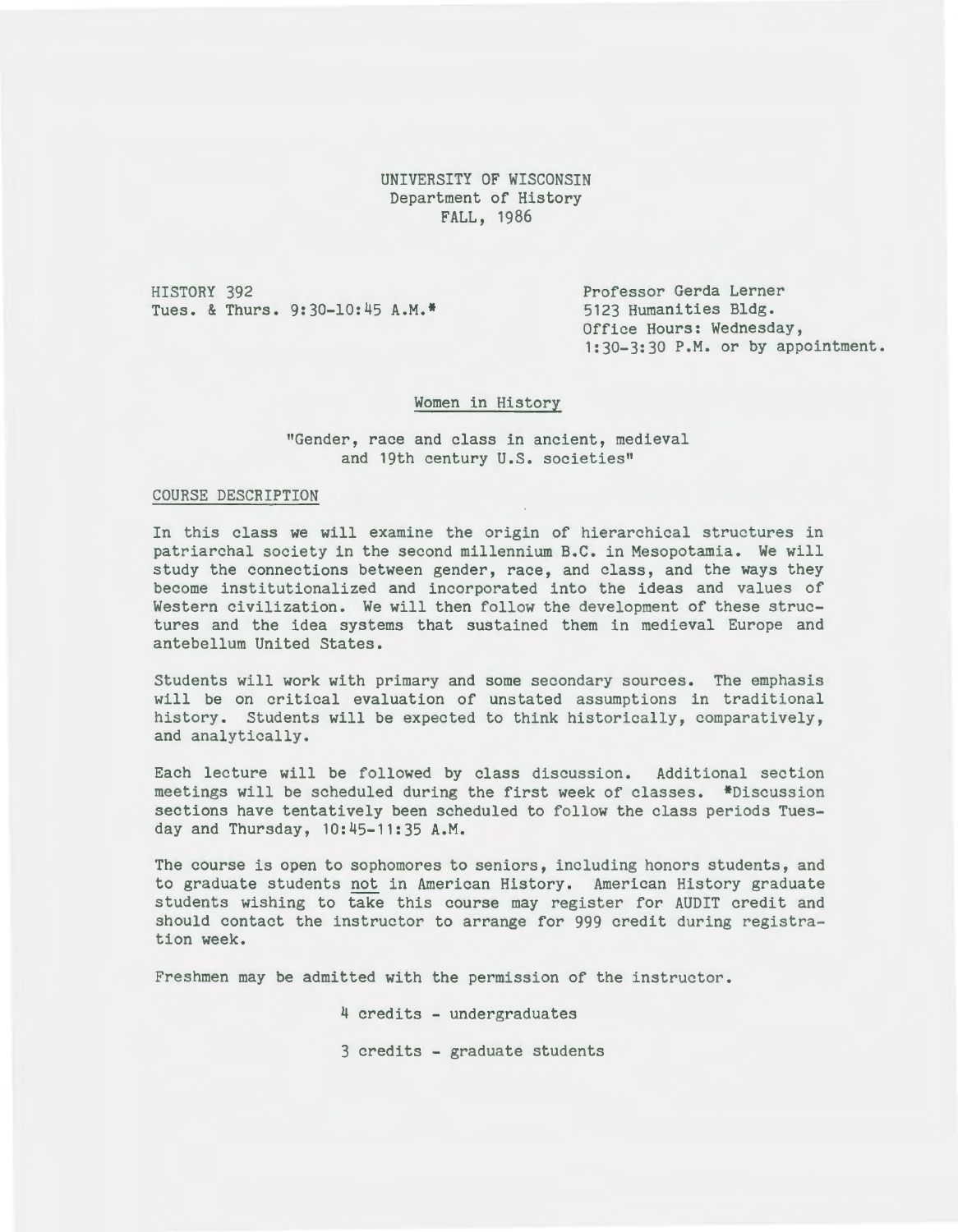UNIVERSITY OF WISCONSIN Department of History Fall Semester 1986-87

HISTORY 392 WOMEN IN HISTORY Tues. & Thurs. 9:30-10:45 P.M. Gerda Lerner 5123 Humanities Office Hours: Wed. 1:30-3:30 P.M. or by appointment.

Gender, race and class in ancient, medieval and 19th century U.S. societies

All reading assignments are due the first day of the week.

# I. ANCIENT SOCIETIES

Week I No reading assignment.

(L) denotes lecture.

1. Introduction

2. (L) Pre-state societies in the Ancient Near East

### Week II

1. (L) The urban revolution: temple-towns and city-states 2. (L) The emergence of national states

#### Assigned readings:

Raux, ch. 5 (pp. 72-85); ch. 7-8 (pp. 102-134)

### Week III

1. (L) The invention of slavery 2. (L) Slavery and sex

#### Assigned readings:

Pritchard, vol. 1, p. 268, "Akkadian text RA XXXI" Roux, ch. 12-13 (pp. 178-220) Lerner, "Women and Slavery" (Xerox)

# Week IV

- 1. (L) The institutionalization of patriarchy in Mesopotamian and Hebrew Law
- 2. (L) Slavery in Mesopotamian and Hebrew law

#### Assigned Readings:

Pritchard, vol. 1, chap. V, pp. 138-166. Do not read everything; only the laws indicated. The succeeding numbers refer to the laws, not the pages. 14-19; 108-111; 116-119; 127- 164; 170-175; 194-201; 209-218; 229-231.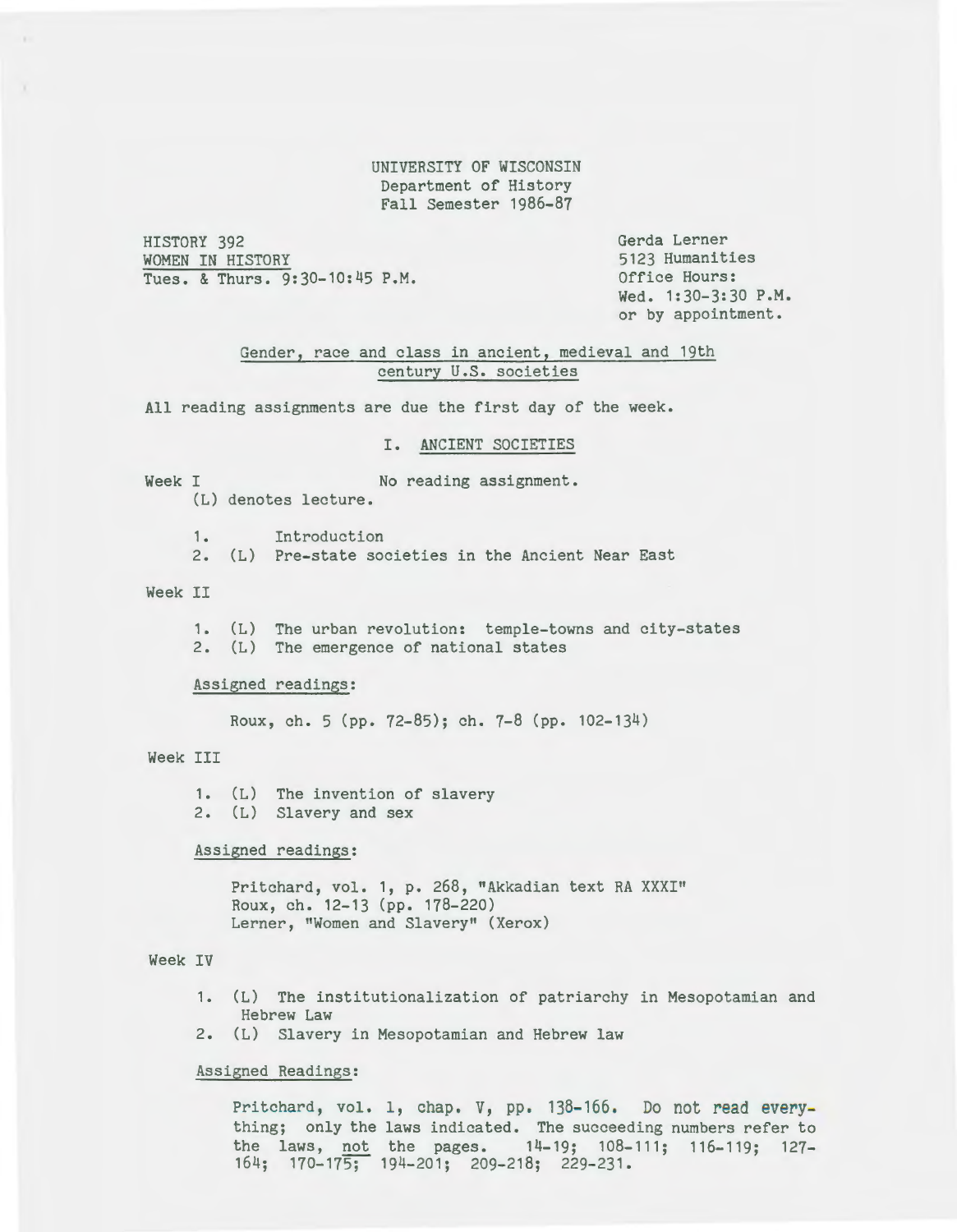Week IX

1. (L) Marriage and property 2. (L) The regulation of sexuality as a means of social control Assigned readings: Ladurie, chaps. 8-13, pp. 139-217; chap. 16, pp. 251-266 Week X 1. (L) Religion and gender 2. (L) Christianity, heresy and "the others" Assigned readings: Ladurie, chap. 19 & 20, pp. 306-341 Bennett, (Poston, Kempe), pp. 124-150 Week XI No assigned readings 1. Review 2. Exam III. 19th CENTURY UNITED STATES Week XII 1. (L) Democracy and racism -- the North 2. (L) Democracy and racism -- the antebellum South Assigned readings: Jordan, pp. 44-48; 52-56; 63-98; 542-569 Franklin, ch. XII, ch XIII, pp. 166-213 Week XIII 1. (L) Gender in class and race perspective 2. Thanksgiving Holiday Assigned readings: Notice - this assignment pertains to Jordan, p. 136-178 Genovese, pp. 413-431